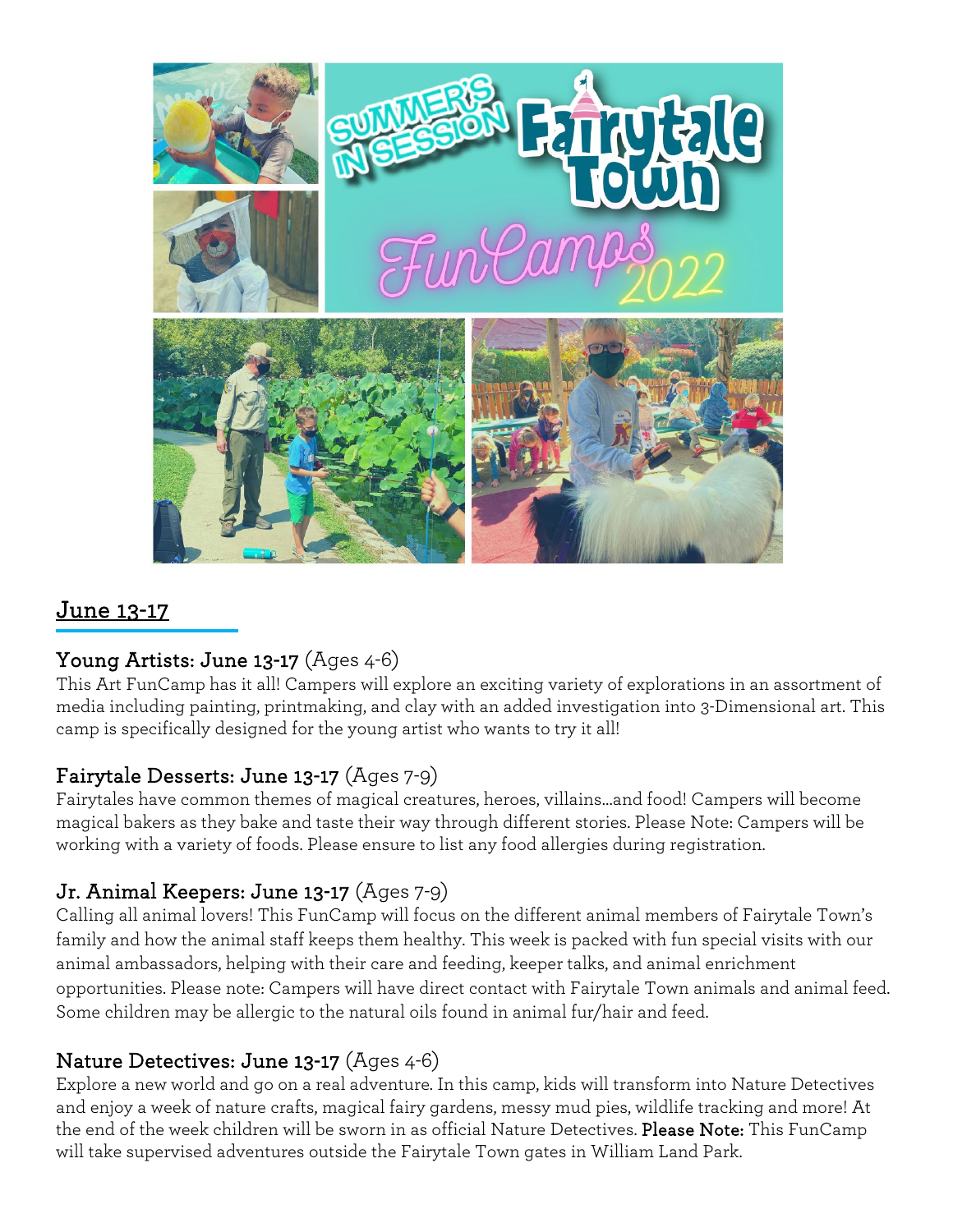# Puppet Power: June 13-17 (Ages 4-6)

Every playset at Fairytale Town tells a story, and every story can be told with puppets! This FunCamp teaches students the original nursery rhymes and fairytales that inspired the playsets at Fairytale Town. Campers are then encouraged and inspired to retell the classic tales through a variety of techniques using puppets they create. Each day brings a new story and varieties of puppets are made including paper bag, sock, stick, and finger puppets. At the end of the week, the campers will be performing their own puppet shows!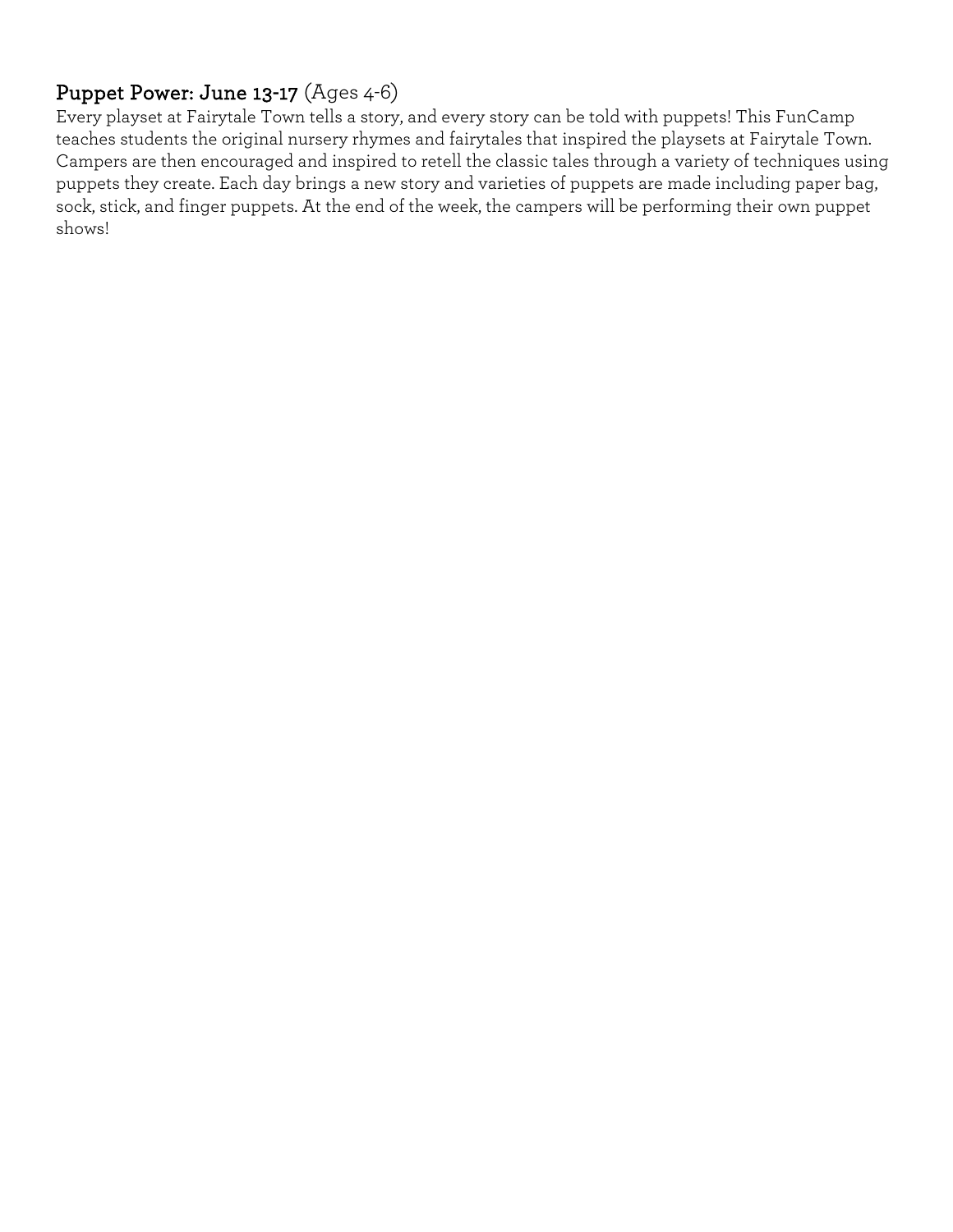Ĩ

#### Small Biz Kids: June 20-24 (Ages 10-12)

Have you ever wanted to start your own business? Can you earn money selling Slime? Art? Beauty Products? Candles? Lemonade? Yes, yes, yes, and yes! Campers will meet and network with local handmade vendors, create a business plan, make, market, and sell their products in the park. Grown-ups of the FunCampers, and Fairytale Town visitors are invited to our Children's Business Fair on Friday to purchase items from our young entrepreneurs. Kids will contribute 20% of their profits to nonprofit Fairytale Town and get to keep the rest.

#### Dino Detectives: June 20-24 (Ages 4-6)

If you love everything about dinosaurs, then this is the camp for you! Discover how paleontologists learn about these ancient reptiles by investigating real fossils and replicas. Campers will excavate fossils, make their own fossil cast, and dig into what it takes to recover ancient dinosaur fossils! Meet real living Fairytale Town animals and explore the unique characteristics that help them survive and link them to the dinosaurs of the past. Please note: Campers will have direct contact with Fairytale Town animals and animal feed. Some children may be allergic to the natural oils found in animal fur/hair and feed.

#### Little Ranchers: June 20-24 (Ages 4-6)

Get a taste of Ranch life and help with the daily regimens that keep our friendly flock of farm animals fit and healthy. Campers will have plenty of hands-on contact with our fuzzy, furry barnyard buddies, learn historical information, and participate in related hands-on activities. Please note: Campers will have direct contact with Fairytale Town animals and animal feed. Some children may be allergic to the natural oils found in animal fur/hair and feed.

# Fun with Fabrics: June 20-24 (Ages 7-9)

The possibilities are endless with fabric! FunCampers will create crafts, basic sewing, felting, and embroidery. Make and take-home projects using organza, canvas, cotton and even wool from our very own Fairytale Town sheep and learn about the processing and history of fabrics.

# Drama Rama: June 20-24 (Ages 7-9)

Fairytale Town presents a Theatre Arts FunCamp that emphasizes creative playmaking onstage and off. Drama-Rama! Includes all aspects of theatre, from acting and scriptwriting to costume design and set/prop construction. Campers will write, design, produce and perform short plays and skits in this fastpaced, fun-filled week.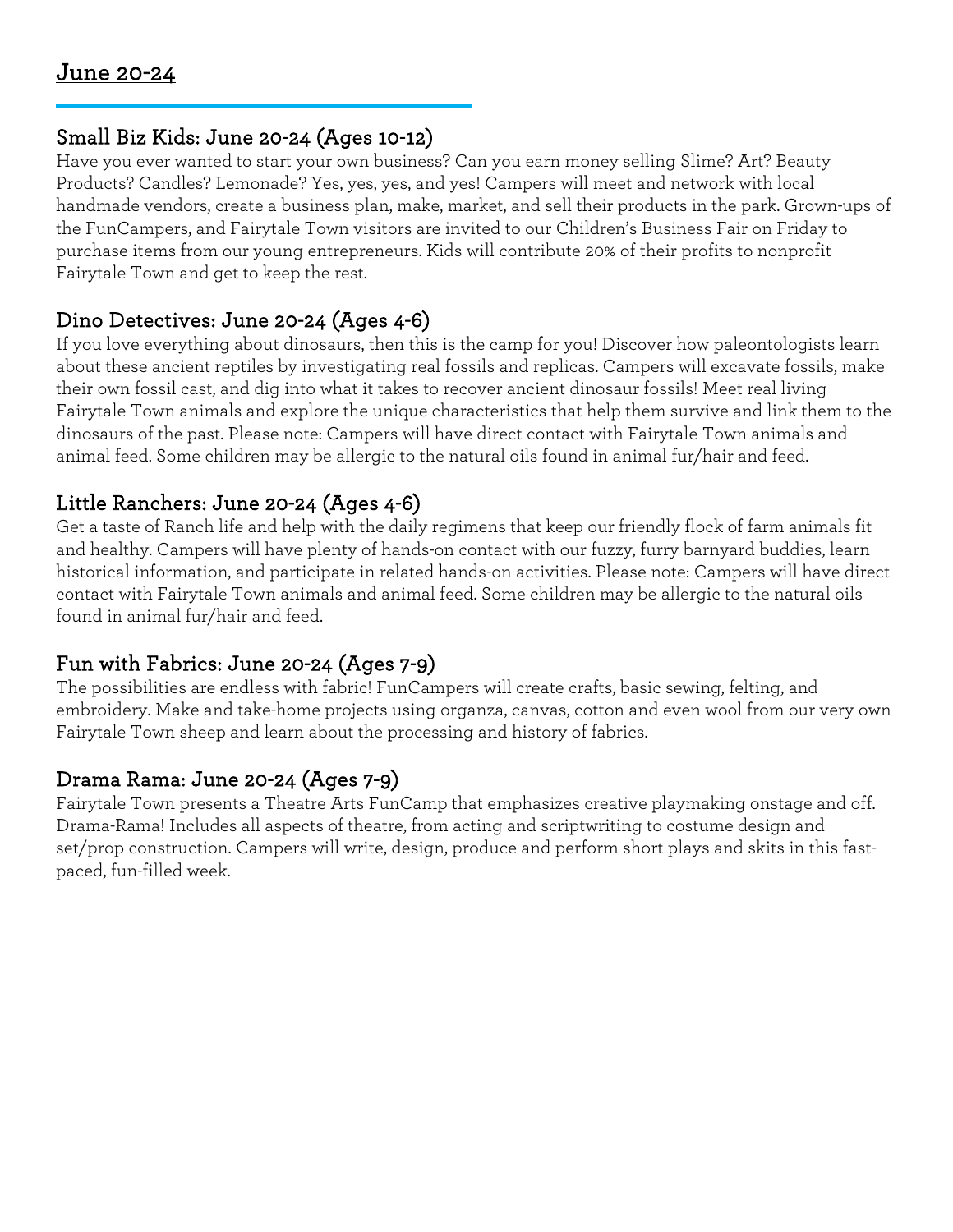# July 5-8

*PLEASE NOTE: THIS WEEK IS A SHORT WEEK. TUESDAY – FRIDAY. Rates are Pro-rated to reflect the shortened week.* 

#### Food Science: July 5-8 (Ages 7-9)

From food that goes fizz to goo you can chew, there'll be no end to the fun in "Fun Food Science" This camp will explore the chemistry that makes some food healthy for us, some food not so healthy, and all of it fun to play with.

#### Mini Picassos: July 5-8 (Ages 4-6)

This Art FunCamp has it all! Campers will explore an exciting variety of adventures in an assortment of media including abstract art, symmetry art, sculpture art, and painting. This camp is specifically designed for the young artist who wants to try it all. Grown-ups will be invited to the Mini Picasso Art Show on Friday.

#### Scales & Fairytales: July 5-8 (Ages 4-6)

FunCampers will combine up-close reptile interactions with children's books about the animals they get to meet. Kids get access to Fairytale Town's educational fleet of reptiles—including Simon the Blue Tongue Skink, Milton the Monitor Lizard, Blackbeard, and Maleficent the bearded dragons, and more—and learn all about what makes these reptiles unique through stories, crafts, and games. Please note: Campers will have direct contact with Fairytale Town animals

#### Drawing with Mr. Lee: July 5-8 (Ages 7-9)

Get out your pencils and drawing pads for this sketch-tastic week! Mr. Lee teaches drawing simple shapes and combining them to make familiar objects: funny animals, storybook characters, mythological monsters, fantasy vehicles. Students will be working primarily with pencils, sharpies, and various coloring tools (pencils, crayons, markers, etc.). Students will design and personalize their own art portfolio to hold their work and create their own individualized frames for selected pieces to make them ready to display.

# Storybook Stage: July 5-8 (Ages 4-6)

Every story needs someone to tell it! Campers will help bring beloved tales to life and create new stories of their own, complete with props, costumes, and sets. Our storytellers will experience the magic of theater, develop performance skills, and practice stage basics through hands-on games, activities, and crafts.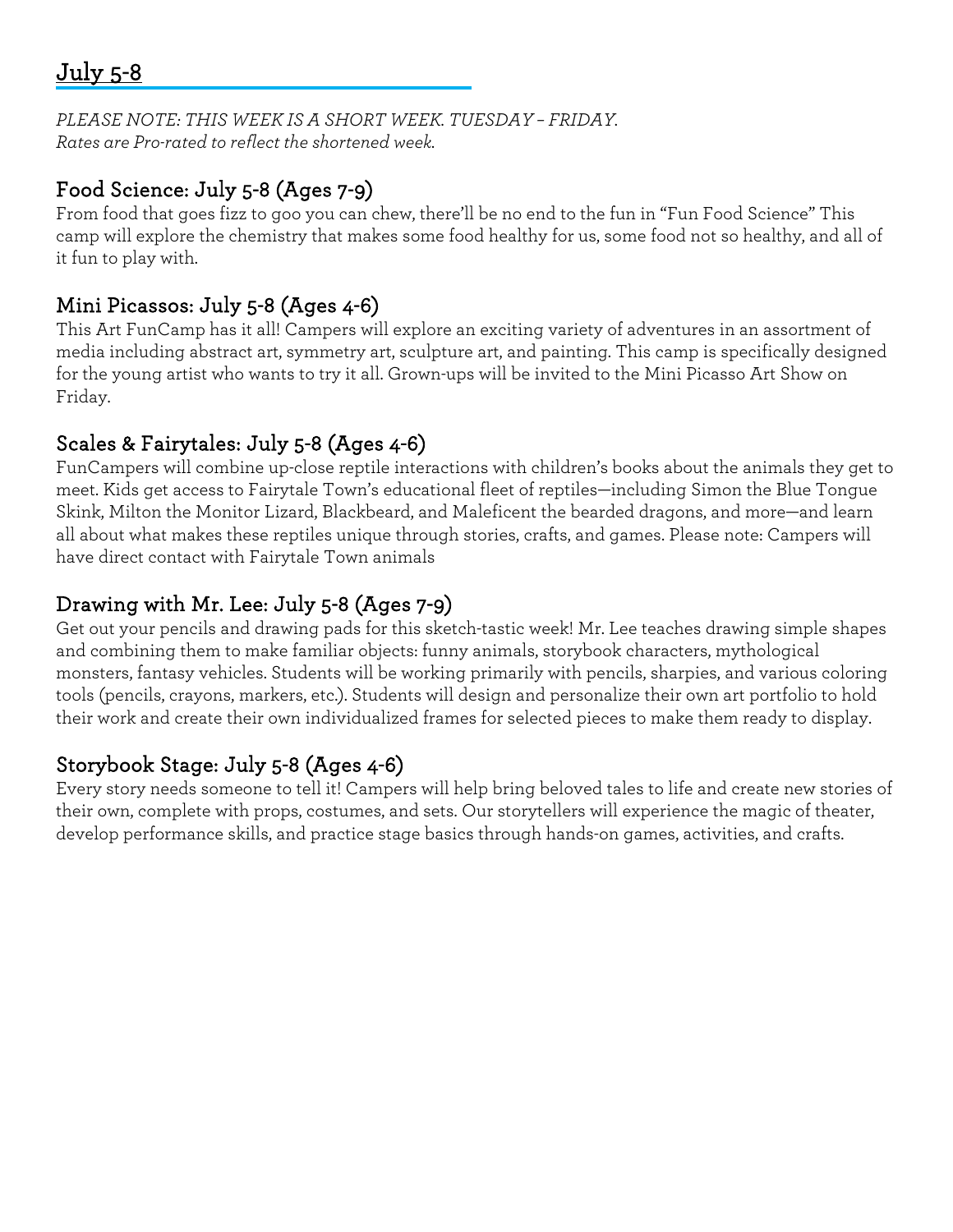# July 11-15

#### Going Green: July 11-15 (Ages 4-6)

Young Environmentalist explore what it means to "Go Green". Campers understand what it means to be sustainable through fun, interactive activities based around the five major areas of sustainability: land, air, food, energy, and water. The camp is broken down into five days, each based around one of the 5 themes.

# Game ON!: July 11-15 (Ages 10-12)

Games, games, and more games! This week will be all about different types of games. Campers will work together to learn and play team games, relay races, board games, hid-n-seek games, tag like games, card games and explore games from other cultures. Please note: while the emphasis will be on having fun and good sportsmanship, there will be games with winners and losers.

# Jr. Beekeepers: July 11-15 (Ages 7-9)

Did you know that Fairytale Town has beehives and sells honey? In Junior Beekeepers campers will be introduced to the bees that call Fairytale Town home. Children will get to safely view the bees and learn about their lifecycles, how to care for hives, harvesting honey, and the important role they play in our ecosystem. Please Note: Campers will visit the hives at a safe distance; some children may be allergic to bees.

#### Comic Connections: July 11-15 (Ages 7-9)

The perfect FunCamp for budding artists who want to draw, draw, and draw some more! Campers will learn how to create characters, write dialogue, and develop a basic storyline. Exciting hand-on activities and fun drawing games will build upon the children's prior knowledge and skills to show them how fun art can be! Campers will have the option to create their own comic book or a freestanding art piece to display in a "Comic Book Convention" at the end of the week.

# Dance Around the World: July 11-15 (Ages 4-6)

Learn different dances from around the world! Campers will twirl, twist, and tap through different countries and will get to meet different multi-cultural dancer groups and watch them perform. No dance experience is required to enjoy this global adventure. On the last day of camp, parents are invited to join in the fun during a dance showcase.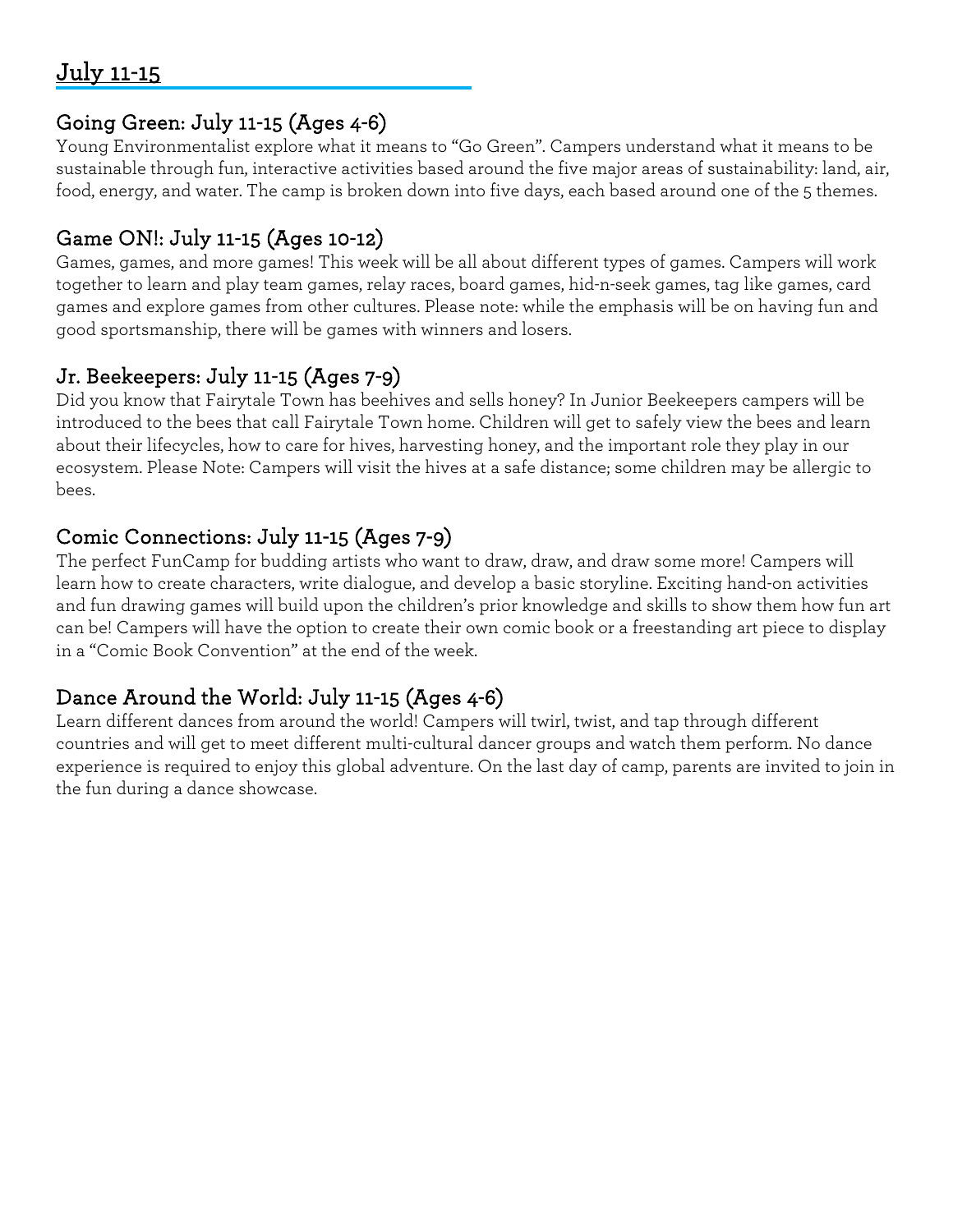# July 18-22

#### Magic School Bus: July 18-22 (Ages 4-6)

Climb on the Magic School Bus with Ms. Frizzle and go inside a beehive, take an electrifying bus ride, and a sense-sational trip that takes them through an eye, an ear, a tongue, and even a dog's nose, and then show off what we learned at the end of the week FunCamp Science Fair. Campers will explore a new science subject each day through the beloved children's books series The Magic School Bus.

# Ghostbusters: Once Upon a Slime July 18-22 (Ages 7-9)

Have you heard? Something spooky is happening at FunCamp this summer! There's something strange in the neighborhood. Who you gonna call? Be ready for some Ecto-FUN, slime, marshmallows, and be trained by some of Sacramento's finest Ghostbusters.

# Little Ranchers: July 18-22 (Ages 4-6)

Get a taste of Ranch life and help with the daily regimens that keep our friendly flock of farm animals fit and healthy. Campers will have plenty of hands-on contact with our fuzzy, furry barnyard buddies, learn historical information, and participate in related hands-on activities. Please note: Campers will have direct contact with Fairytale Town animals and animal feed. Some children may be allergic to the natural oils found in animal fur/hair and feed.

# Shark Week: July 18-22 (Ages 4-6)

If you are fascinated by some of the fastest and fiercest creatures of the ocean, then come join the frenzy of Shark Week! These fish have been swimming in the oceans longer than humans have been around. Campers will dive into the world of sharks, learning and exploring what makes these creatures so mighty. Campers will make shark teeth replicas, learn why sharks do not sink and how they survive in the deepest depths of the ocean.

# Cirque!: July 18-22 (Ages 7-9)

When you think of the circus do you think of acrobatics, floor gymnastics, plate-spinning, uni-cycling, poi spinning, juggling, stilts, aerial silks, aerial rope - and more!? Well…we do! And we'll introduce campers to all these skills and more!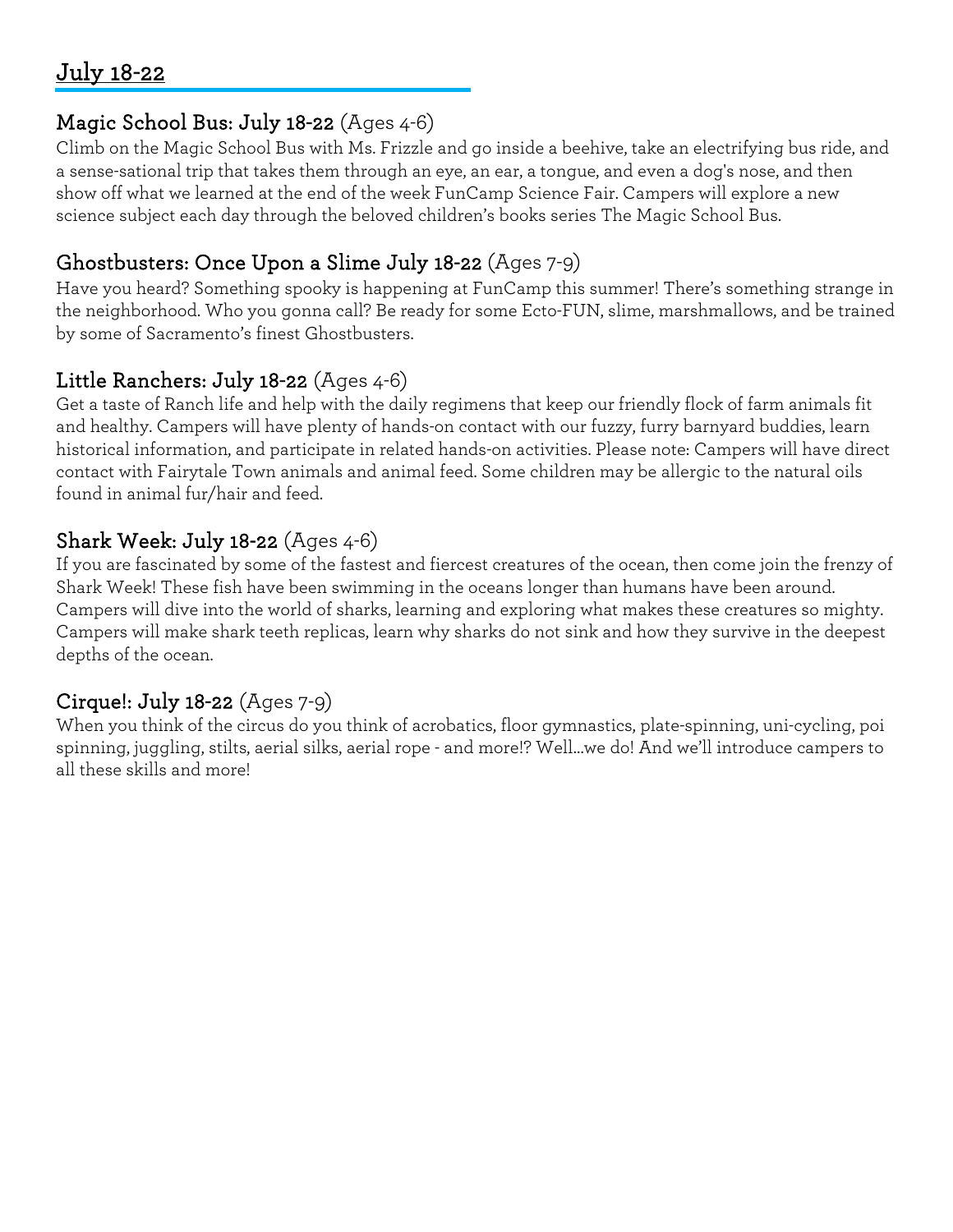# July 25-29

#### Camp Kaleidoscope: July 25-29 (Ages 4-6)

This camp introduces art and basic color concepts to beginning, budding artists. Campers participate in a wonderful week of art projects featuring drawing, cutting, pasting, and painting in a relaxed and colorful environment. Topics explored include primary and secondary colors, drawing, color mixing, and patterns.

#### Legomania: July 25-29  $(Ages 4-6)$

Love Legos? Join us for the ultimate Lego camp and learn Lego building from the very best! Campers will take trips to our own Fairytale Town Legoland to explore everything Legos have to offer. With a different Lego Challenge each day, campers are sure to have their creativity challenged.

#### Fishing Fun: July 25-29 (Ages 7-9)

Fishers will take a splash into the world of fish learning facts, recipes, and respect for wildlife. Campers will learn beginner fishing techniques and proper etiquette while fishing. Please note: this camp will take supervised visits to the ponds located in in William Land Park.

#### Dino Detectives: July 25-29 (Ages 4-6)

If you love everything about dinosaurs, then this is the camp for you! Discover how paleontologists learn about these ancient reptiles by investigating real fossils and replicas. Campers will excavate fossils, make their own fossil cast, and dig into what it takes to recover ancient dinosaur fossils! Meet real living Fairytale Town animals and explore the unique characteristics that help them survive and link them to the dinosaurs of the past. Please note: Campers will have direct contact with Fairytale Town animals and animal feed. Some children may be allergic to the natural oils found in animal fur/hair and feed.

# Map Quest: July 25-29 (Ages 7-9)

At the heart of every child is an adventurer! Campers will discover the adventure that awaits them as they blaze trails through Fairytale Town and William Land Park on the hunt for treasure and fun. Campers will not only learn to orient a map, geocache, use a compass, and follow a trail, but they will become cartographers and make their own maps, hide treasure, and challenge others to find it. Please Note: This FunCamp will take supervised adventures outside the Fairytale Town gates in William Land Park.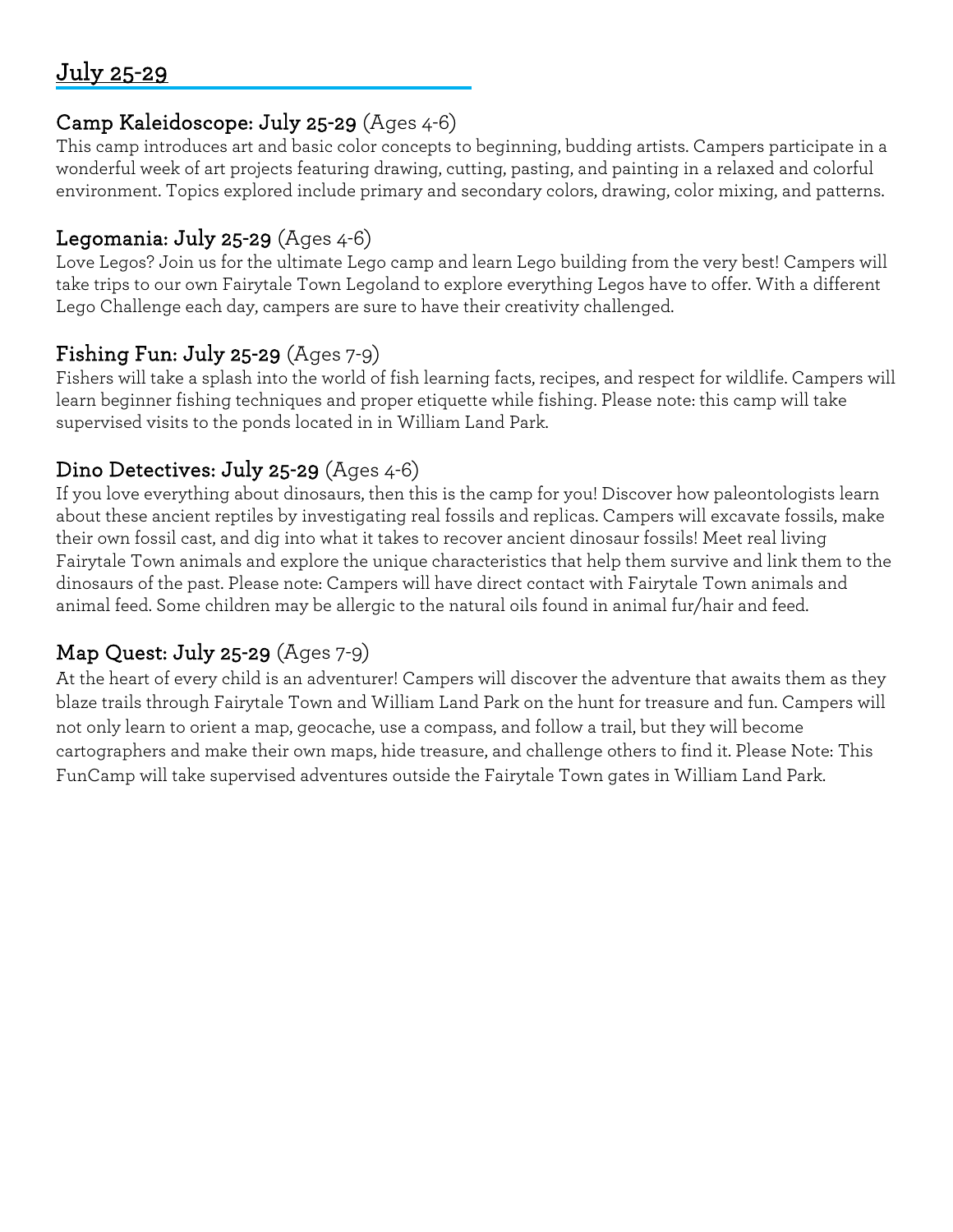# August 1-5

Ī

#### Shark Week: August 1-5 (Ages 4-6)

If you are fascinated by some of the fastest and fiercest creatures of the ocean, then come join the frenzy of Shark Week! These fish have been swimming in the oceans longer than humans have been around. Campers will dive into the world of sharks, learning and exploring what makes these creatures so mighty. Campers will make shark teeth replicas, learn why sharks do not sink and how they survive in the deepest depths of the ocean.

#### Under Construction: August 1-5 (Ages 7-9)

Calling all crafters and mini woodworkers! Campers explore the world of crafts this week using different tools and methods. Crafters will get a chance to work with wood, vinyl, paint, tools and more as they try to nail these D.I.Y. projects.

Please Note: campers will be exposed to power tools, epoxy, different crafting supplies, tools, and more.

# Buggin' Out: August 1-5 (Ages 4-6)

In Bugging Out campers will be introduced to the lesser-known arthropods that call Fairytale Town home. Children will get up close and personal with plenty of creepy crawlers including tarantulas, bees, cockroaches, termites, lady bugs, earthworms and more! Campers will take daily surveys of the park to find and observe bugs in their natural environment and learn basic concepts including life cycles, entomology, pollination, and decomposition. Please Note: Campers will have direct contact with Fairytale Town's arthropods; some children may be allergic to tarantula hair, bees and/or other bugs.

# The Fast & the Furious: August 1-5  $(Ages 4-6)$

Vroom Vroom! Funcampers will explore modes of transportation from trains, planes and automobiles to motorized bikes, scooters, service mobiles, and more! Hot Wheels, pinewood derby, scooters, skates, boats, and bikes. We'll have some special visitors who have some Fast and Furious modes of transportation for the kids to interact with.

# Paint, Draw, Create!: August 1-5 (Ages 7-9)

This Art FunCamp has it all! Campers will explore an exciting variety of explorations in an assortment of media including painting, printmaking, and clay with an added investigation into 3-Dimensional art and art history. This camp is specifically designed for the young artist who wants to try it all!"